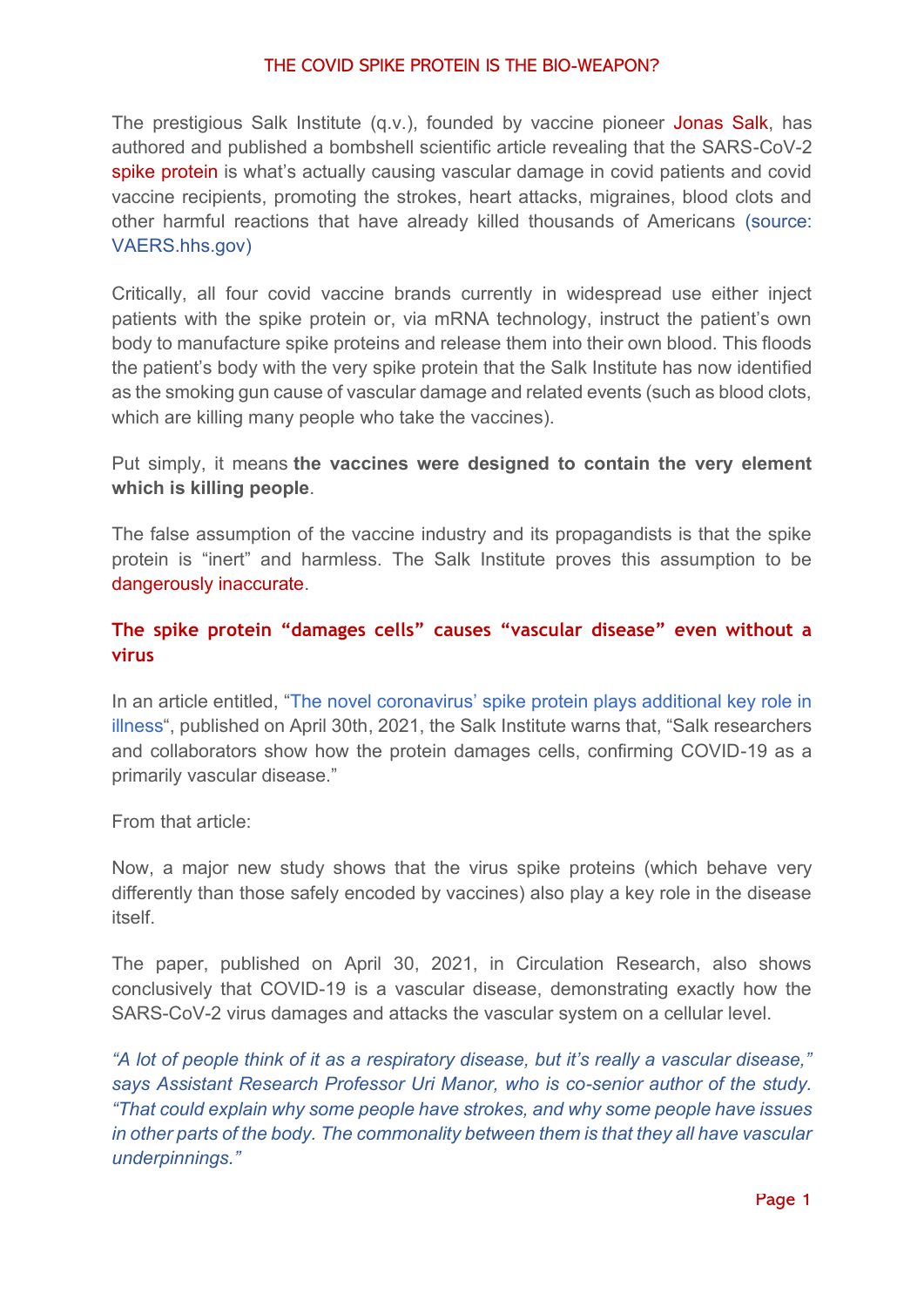## THE COVID SPIKE PROTEIN IS THE BIO-WEAPON?

…the paper provides clear confirmation and a detailed explanation of the mechanism through which the protein damages vascular cells for the first time.

In the new study, the researchers created a "pseudovirus" that was surrounded by the SARS-CoV-2 classic crown of spike proteins but which did not contain any actual virus. Exposure to this pseudovirus resulted in damage to the lungs and arteries of an animal model—proving that the spike protein alone was enough to cause disease. Tissue samples showed inflammation in endothelial cells lining the pulmonary artery walls.

The team then replicated this process in the lab, exposing healthy endothelial cells (which line our arteries) to the spike protein. They showed that the spike protein damaged the cells by binding ACE2. This binding disrupted ACE2's molecular signaling to mitochondria (organelles that generate energy for cells), causing the mitochondria to become damaged and fragmented.

Previous studies have shown a similar effect when cells were exposed to the SARS-CoV-2 virus, but this is the first study to show that the damage occurs when cells are exposed to the spike protein on its own.

*"If you remove the replicating capabilities of the virus, it still has a major damaging effect on the vascular cells, simply by virtue of its ability to bind to this ACE2 receptor, the S protein receptor, now famous thanks to COVID,"* Manor explains*. "Further studies with mutant spike proteins will also provide new insight towards the infectivity and severity of mutant SARS CoV-2 viruses."*

The article does not mention that covid-19 vaccines are injecting patients with the very same spike protein that was studied, but this fact is widely known and even touted by the vaccine industry.

The upshot of this research is that **covid vaccines are inducing vascular disease and directly causing injuries, deaths stemming from blood clots and other vascular reactions**. This is all caused by the spike protein that's deliberately engineered into the vaccines.

## **From the medical journal Circulation Research: The spike protein is what's causing the damage.**

The Salk Institute article refers to this science paper published in Circulation Research: [SARS-CoV-2 Spike Protein Impairs Endothelial Function via Downregulation](https://www.ahajournals.org/doi/10.1161/CIRCRESAHA.121.318902)  [of ACE 2.](https://www.ahajournals.org/doi/10.1161/CIRCRESAHA.121.318902)

This paper is the first to document the mechanism by which spike proteins  $-$  even ones lacking an active viral component — cause vascular destruction by binding to ACE2 receptors and inhibiting the function of cellular mitochondria.